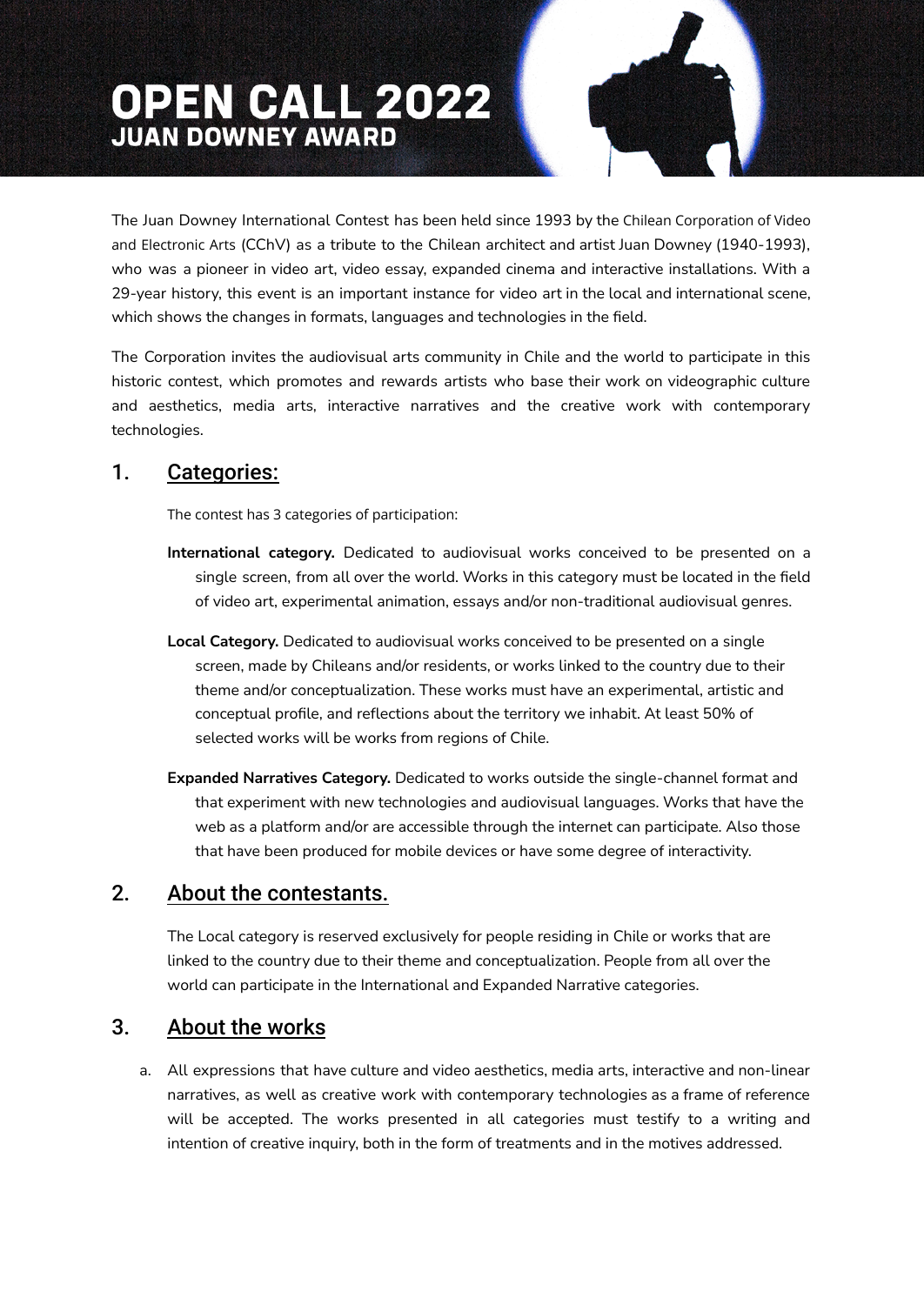- b. The works must have been carried out after July 2019.
- c. The International and Local categories do not have minimum or maximum duration limits.
- d. Expanded Narratives Category: In the case of this category there is no time restriction, and they can include augmented reality from mobile devices, web projects, interactive documentaries and other formats supported on the internet or mobile technology. Linear films or linear sound programs will not be accepted.

# 4. About the supports

- a. The videos must be sent in h.264 compression format and at 1080p.
- b. The works in the Expanded Narratives category must be sent in formats to be downloaded and/or visited on the internet. If it is about augmented reality projects, send the technical specifications of hardware and software that are necessary for its complete visualization and support of the application.

# 5. About the exhibition

- a. The selected works will be part of the viewing program in spaces determined by the Corporation. They may also be exhibited online for a certain time on national platforms, as well as with communications alliances of the CChV. If it is not possible to publish them on these platforms, or to be exhibited in the program, they will be mentioned as selected in competition at www.mediateca libre.cl.
- b. The selected works may be invited to participate in the 16th Media Arts Biennial of Santiago.
- c. In the context of the international health emergency of COVID-19, the exhibition could be held completely online, if there were force majeure causes that prevented face-to-face exhibitions or, if they did not ensure the best screening conditions.

# 6. Application form

- a. All work must be applied through the online form, hosted on the website www.cchv.cl
- b. All applicants must provide the following information:

#### **GENERAL INFORMATION:**

Full Name Applicant or Collective Representative Name (Only in case of group) Contact information: Telephone and email General Information: Nationality, province, region, website and social networks dedicated to

artistic work.

Biography / Statement (1,500 characters) Portrait photo (300 dpi 1920x1080) Frame or representative image of the work (300 dpi 1920x1080)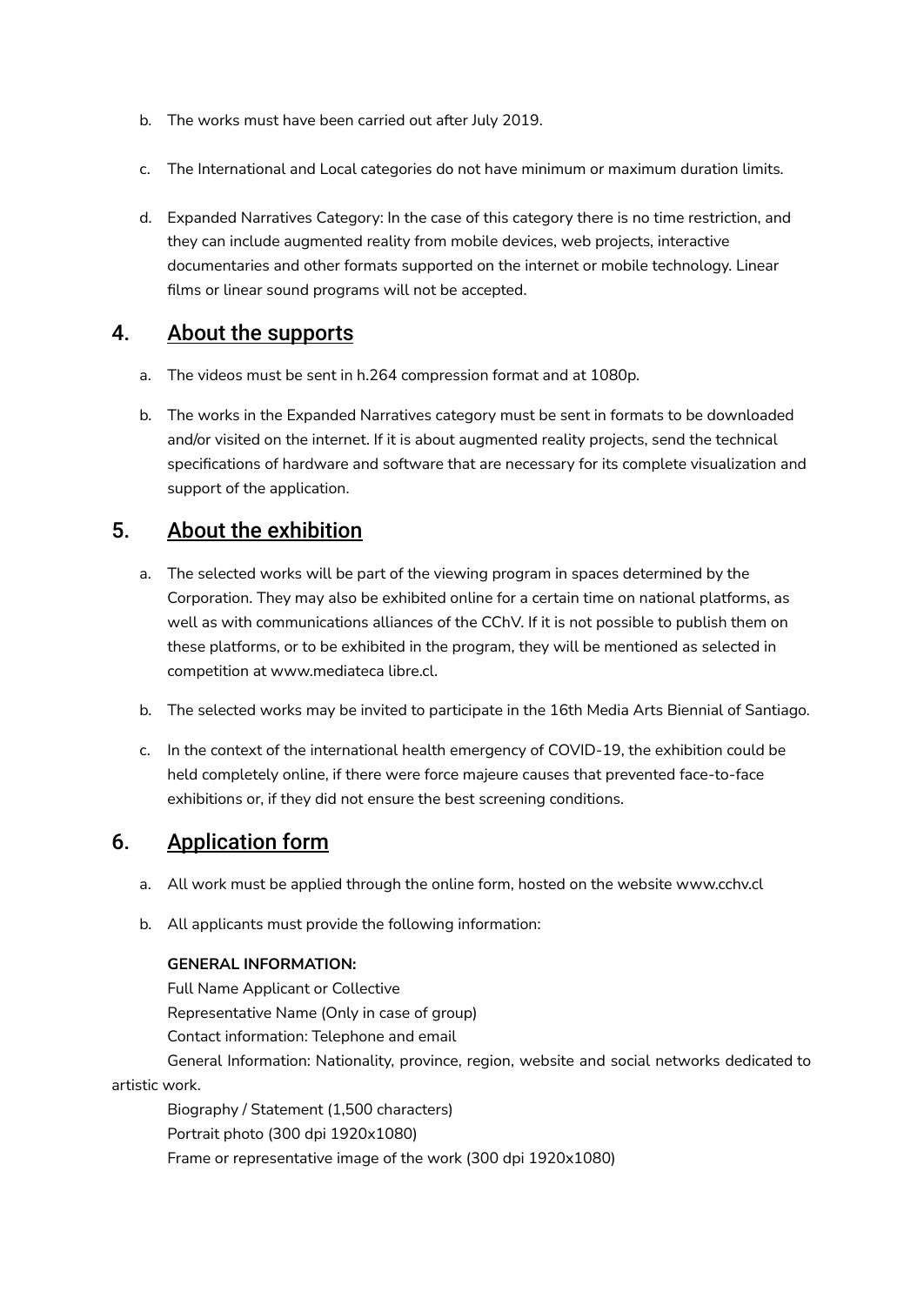#### **WORK TECHNICAL DATA SHEET:**

Title Duration Creation date Original format (eg. analog, digital, VR, etc.) Display format Synopsis description (2,000 characters maximum)

- c. The works must be sent digitally through a view and download link. It is the responsibility of the applicant to send the links correctly and must ensure that they remain active during the evaluation period. It is suggested to upload material to a private link with a download option (vimeo, dropbox, youtube, etc)
- d. All applications that have correctly sent the form and the work will be considered valid. Incomplete applications or applications sent after the deadline will be considered invalid.

#### You can access the [application](https://forms.gle/446Xjqj7HsYfYJtJ7) form here.

## 7. Languages

- a. Only application forms in English and Spanish will be accepted as valid.
- b. The works may have audio in languages other than English and/or Spanish. However, they must be subtitled in one of these two languages.
- c. If the works are selected, it will be the obligation and requirement of the applicant to provide subtitles in Spanish to be evaluated by the jury and be part of the contest.

## 8. Dates

The works with their respective complete registration forms, will be received until 11:59 p.m., local time in Chile (UTC-4) on June 30, 2022, through the application system detailed in point 4 in the present bases. All applications submitted afterward will be considered invalid.

## 9. Selection

The Chilean Corporation of Video (CChV) will create an evaluation committee that will select the works that will be part of each line of the program and that will be presented to the jury of the 16th Juan Downey International Contest. The committee will also have the power to recategorize the application to a different section if it deems it necessary.

## 10. About jury

There will be a final award jury for each contest line, made up of experts in the area of media arts, expanded narratives and creative work with contemporary technologies.